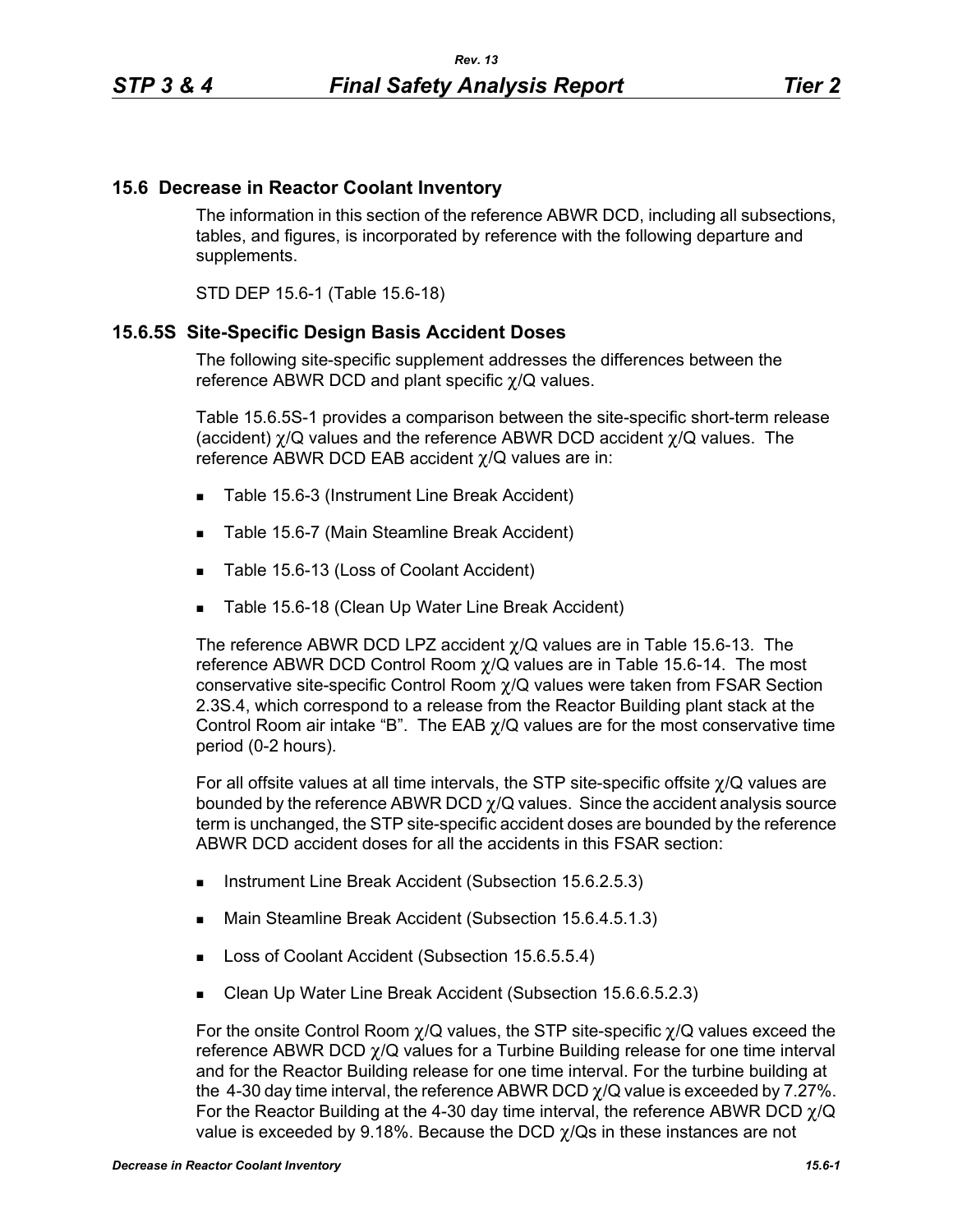bounded by site-specific values, the Control Room site specific radiological consequence analysis is performed.The results for doses are shown in Table 15.6.5S-2. The Control Room doses remain well within the regulatory limits.

# **15.6.7 COL License Information**

## **15.6.7.1 Iodine Removal Credit**

The following site-specific supplement addresses COL License Information Item 15.7.

The design characteristics of the main steamlines, drain lines, and main condenser are the same as specified in the reference ABWR DCD. As a result, the parameters in Table 15.6-8, Items II.D (MSIV leakage) and II.E (condenser data) remain unchanged. Since the iodine credit is a function of these parameters, the STP 3 & 4 iodine removal credit does not deviate from the reference ABWR DCD.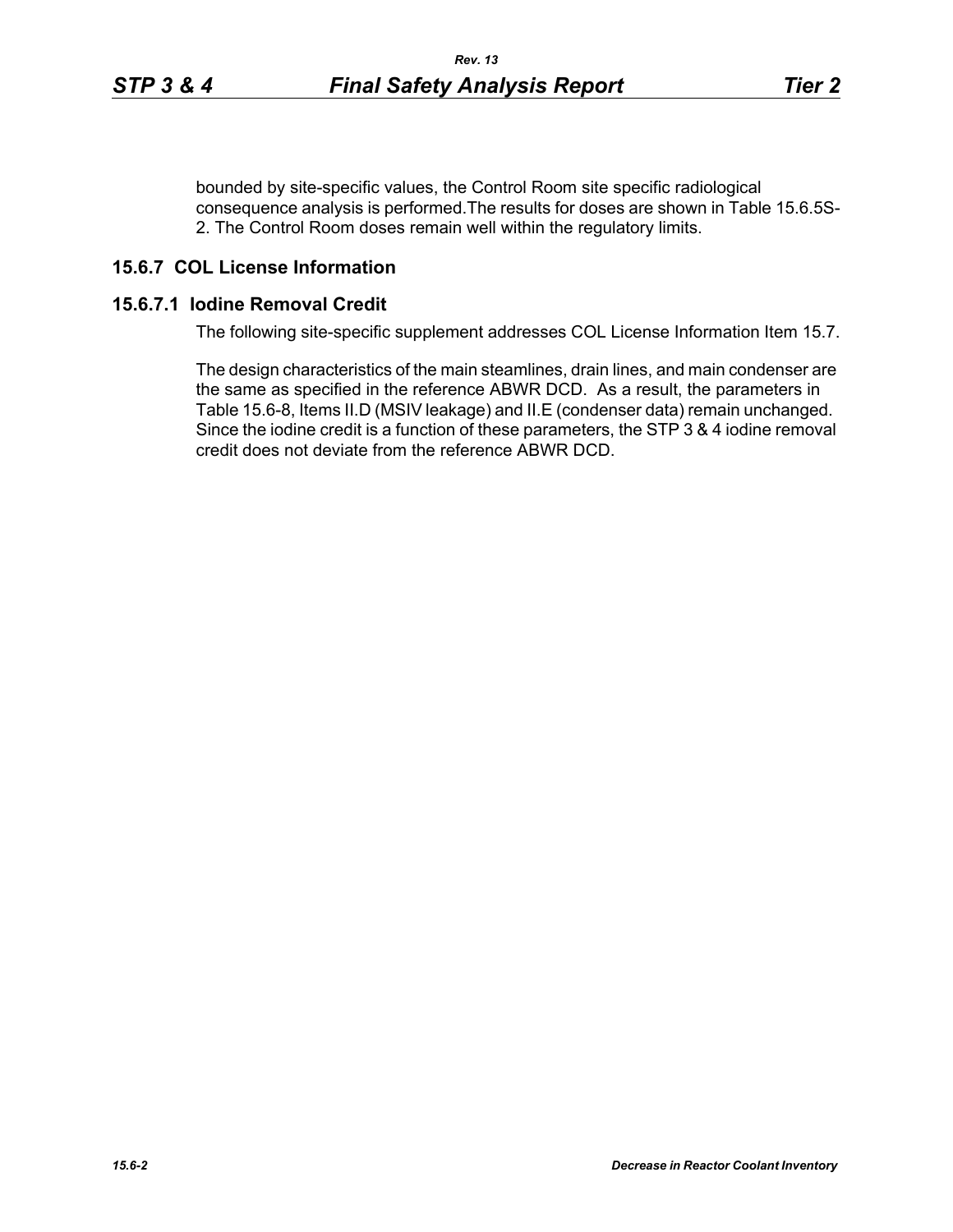| Receptor<br>Location                                 | <b>STP</b><br><b>Site-Specific</b><br>$\chi/\mathbf{Q}$<br>(s/m <sup>3</sup> ) | <b>ABWR</b><br><b>DCD</b><br>$\chi/\mathbf{Q}$<br>$(s/m^3)$ |  |
|------------------------------------------------------|--------------------------------------------------------------------------------|-------------------------------------------------------------|--|
| <b>EAB</b>                                           | 2.74E-04                                                                       | 1.37E-03                                                    |  |
| <b>LPZ</b>                                           |                                                                                |                                                             |  |
| 0-8 hours                                            | 2.45E-05                                                                       | 1.56E-04                                                    |  |
| 8-24 hours                                           | 1.67E-05                                                                       | 9.61E-05                                                    |  |
| $1-4$ days                                           | 7.57E-06                                                                       | 3.36E-05                                                    |  |
| $4-30$ days                                          | 2.59E-06                                                                       | 7.42E-06                                                    |  |
| <b>Control Room</b><br>(Reactor Building<br>Release) |                                                                                |                                                             |  |
| 0-8 hours                                            | 2.03E-03*                                                                      | 3.10E-03                                                    |  |
| 8-24 hours                                           | 5.88E-04                                                                       | 1.83E-03                                                    |  |
| $1-4$ days                                           | 6.29E-04                                                                       | 1.16E-03                                                    |  |
| $4-30$ days                                          | 5.59E-04                                                                       | 5.12E-04                                                    |  |
| <b>Control Room</b><br>(Turbine Building<br>Release) |                                                                                |                                                             |  |
| 0-8 hours                                            | 4.44E-04**                                                                     | 5.17E-04                                                    |  |
| 8-24 hours                                           | 1.84E-04                                                                       | 3.05E-04                                                    |  |
| $1-4$ days                                           | 1.18E-04                                                                       | 1.93E-04                                                    |  |
| $4-30$ days                                          | 9.15E-05                                                                       | 8.53E-05                                                    |  |

Notes:

- \* The ABWR DCD provides 0-8 hour  $\chi$ /Q values. This STP site-specific value is the ARCON96 calculated 0-2 hour χ/Q value.
- \*\* This STP site-specific value is the 0-8 hour χ/Q value determined from the 0-2 and 2-8 hour ARCON96 calculated values per NUREG/CR-6331, Section 3.7.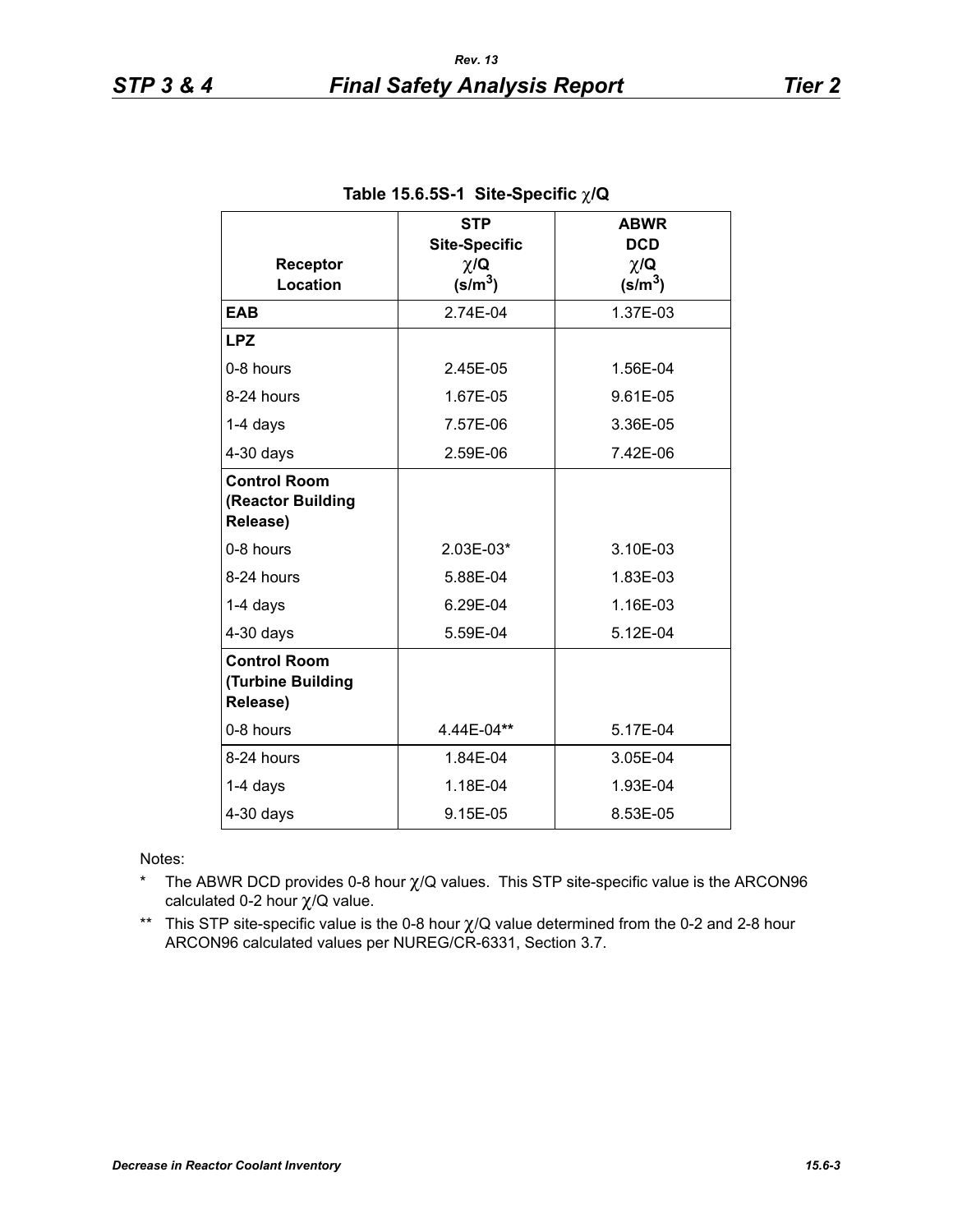| TODIO TO.O.OO Z OILO OPOUHIO OOHN OF ROOHI DOSO TOF LIIO EOOA |              |                        |           |  |
|---------------------------------------------------------------|--------------|------------------------|-----------|--|
| Time                                                          | Thyroid (Sv) | <b>Whole Body (Sv)</b> | Beta (Sv) |  |
| $0-8h$                                                        | 2.37E-02     | 3.63E-03               | 3.43E-02  |  |
| $0-24 h$                                                      | 3.64E-02     | 5.54E-03               | 6.46E-02  |  |
| $0-4$ days                                                    | 8.65E-02     | 1.09E-02               | 1.63E-01  |  |
| $0-30$ days                                                   | 2.04E-01     | 1.80E-02               | 3.02E-01  |  |

**Table 15.6.5S-2 Site Specific Control Room Dose for the LOCA**